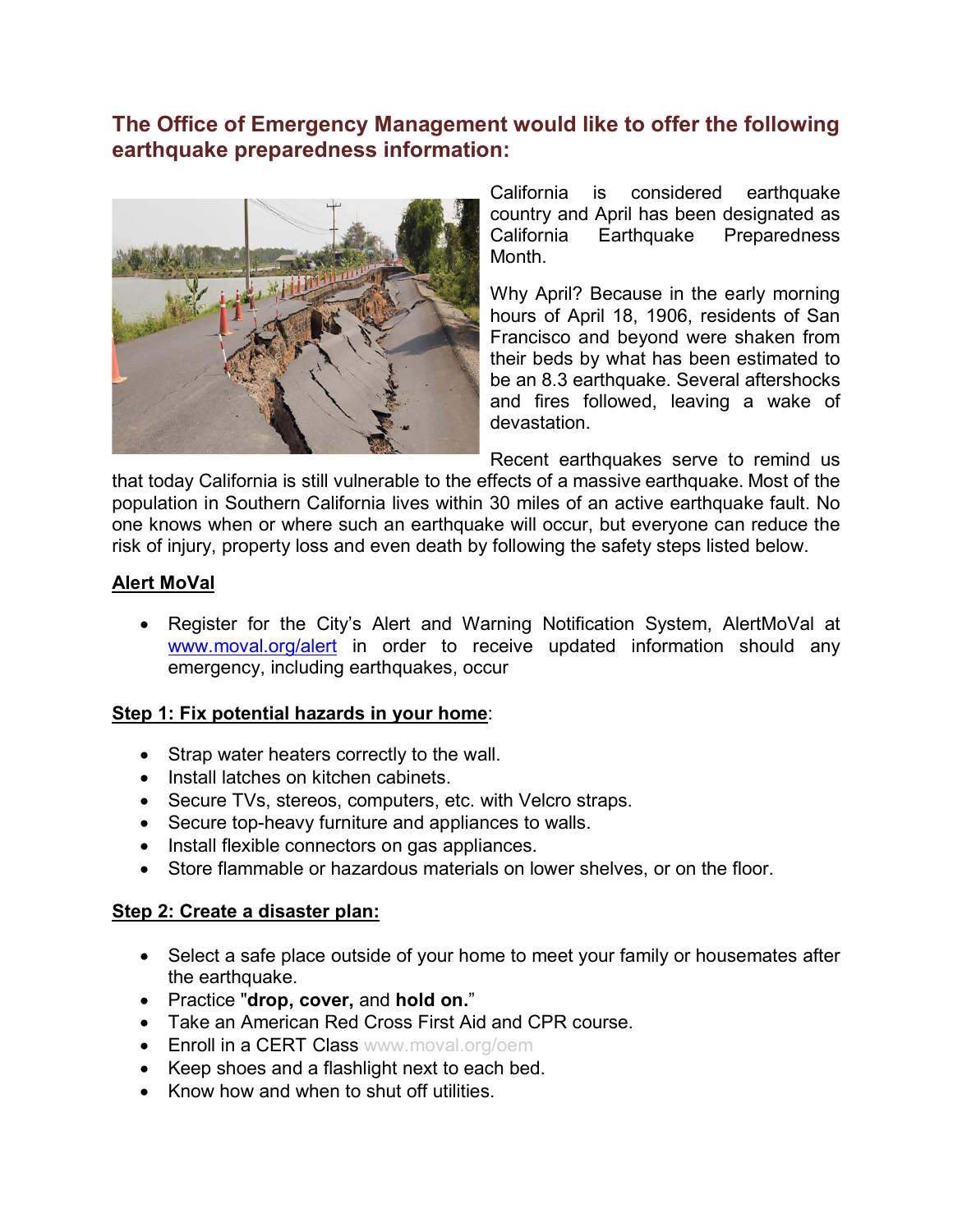- Learn how to properly use a fire extinguisher.
- Keep a fire extinguisher in an easy access area and ensure everyone know how to exit.

#### **Step 3: Disaster supply kits:**

- Keep a personal disaster supply kit in your home, in your car, and at work, with at least the following:
	- o Medications and important medical information, first aid kit and handbook.
	- o Spare eyeglasses or contact lenses.
	- o Bottled water and snack foods.
	- o Whistle (to alert rescuers to your location).
	- o Emergency cash, in small bills.
	- o Working flashlight with extra batteries and bulbs.
	- o Copies of personal identification and emergency contacts.
	- o Water and food supplies for your pets.
- In addition to your personal disaster supply kits, store a household disaster supply kit with a 7-10 day supply of items needed to live without normal services (water, electricity, etc.) for each member of your family while you begin recovery.

### **Step 4: During earthquakes and aftershocks:**



- **Drop, Cover, and Hold On.**
	- o During earthquakes, *drop* to the floor; take *cover* under a sturdy desk or table, and *hold on* to it firmly.
- If you are in bed, hold on and stay there, protecting your head with a pillow.
- The area near outer walls is very dangerous. Do not try to go outside during shaking.
- If outside, move to a clear area if you can safely do so; avoid power lines, trees, and other hazards.
- If driving, pull over to the side of the road, stop, and stay in your car until shaking stops.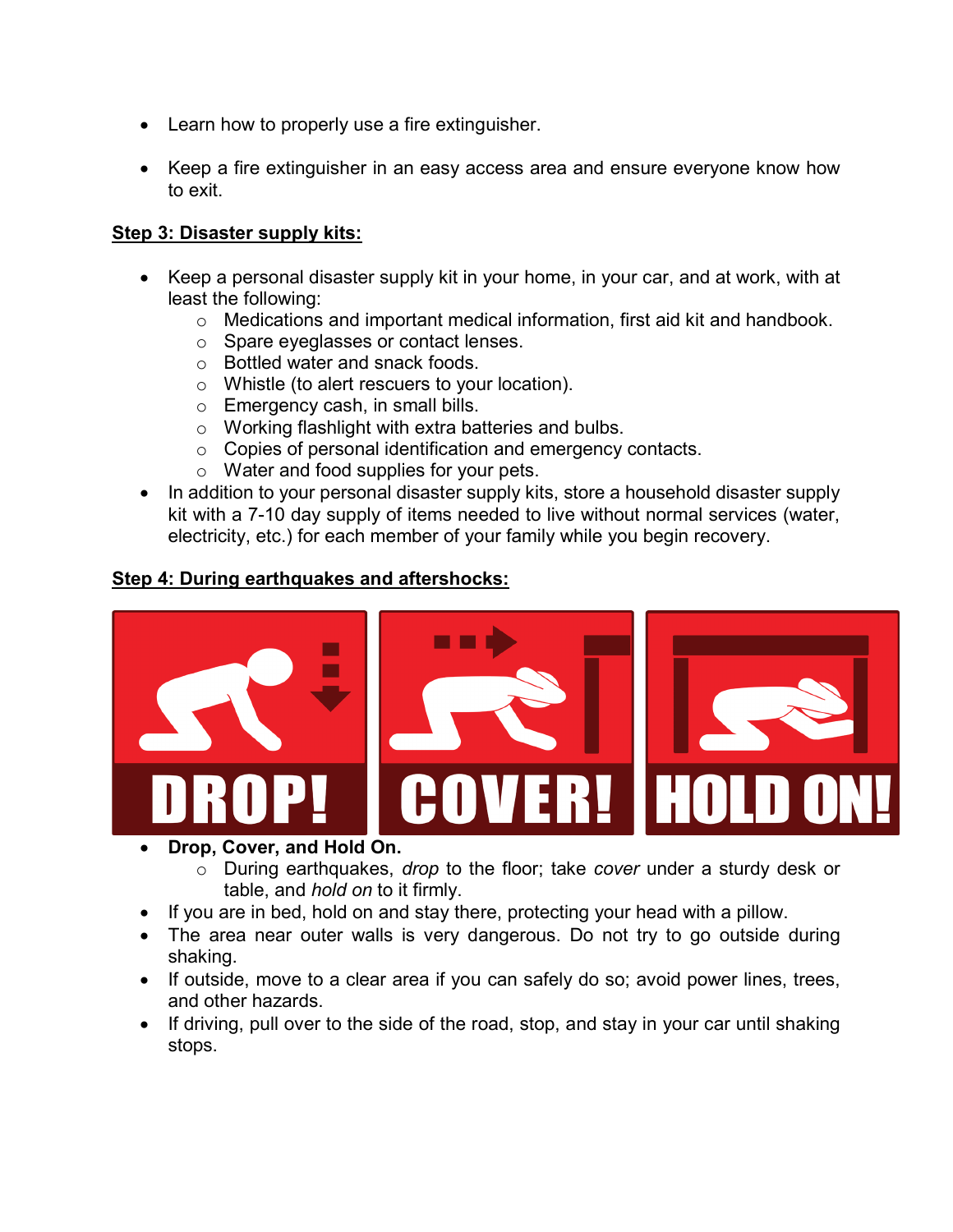### **Step 6: When safe, continue to follow your disaster plan:**

The first days after the earthquake:

- Until you are sure there are no gas leaks, do not use open flames or operate any electrical or mechanical device that can create a spark. Never use the following indoors: camp stoves, gas lanterns or heaters, gas or charcoal grills, or gas generators. These can release deadly carbon monoxide or be a fire hazard in aftershocks.
- Turn on your portable or car radio for information and safety advisories.
- Check on the condition of your neighbors.
- If power is off, plan meals to use up refrigerated and frozen foods first.
- If your water is off or unsafe, you can drink from water heaters, melted ice cubes, or canned vegetables.
- Report damage to your local building department and to your local office of emergency services.

To learn more about how to be prepared for an emergency disaster or earthquake, visit:

California Emergency Management Agency – [www.calema.org](http://www.calema.org/) Federal Emergency Management Agency – [www.fema.org](http://www.fema.org/) The Red Cross – [www.redcross.org](http://www.redcross.org/) City of Moreno Valley- [www.moval.org](http://www.moval.org/)

# **The Moreno Valley Fire Department offers the following information on hiking safety:**

Many people have discovered that walking and hiking are safe and healthy ways to keep active and have fun. With the temperatures rising as the summer season approaches, the Moreno Valley Fire Department would like to share some helpful safety tips.

#### **Communicate**

• Hike with friends and family. Not only is the companionship a great way to share the experience, but it provides added safety benefits.



- Inform someone not hiking with you of your intended location and intended return. Make sure to take a cell phone in case of an emergency. Be prepared to provide a latitude/longitude of your location if needed.
- Remember to make contact after your return.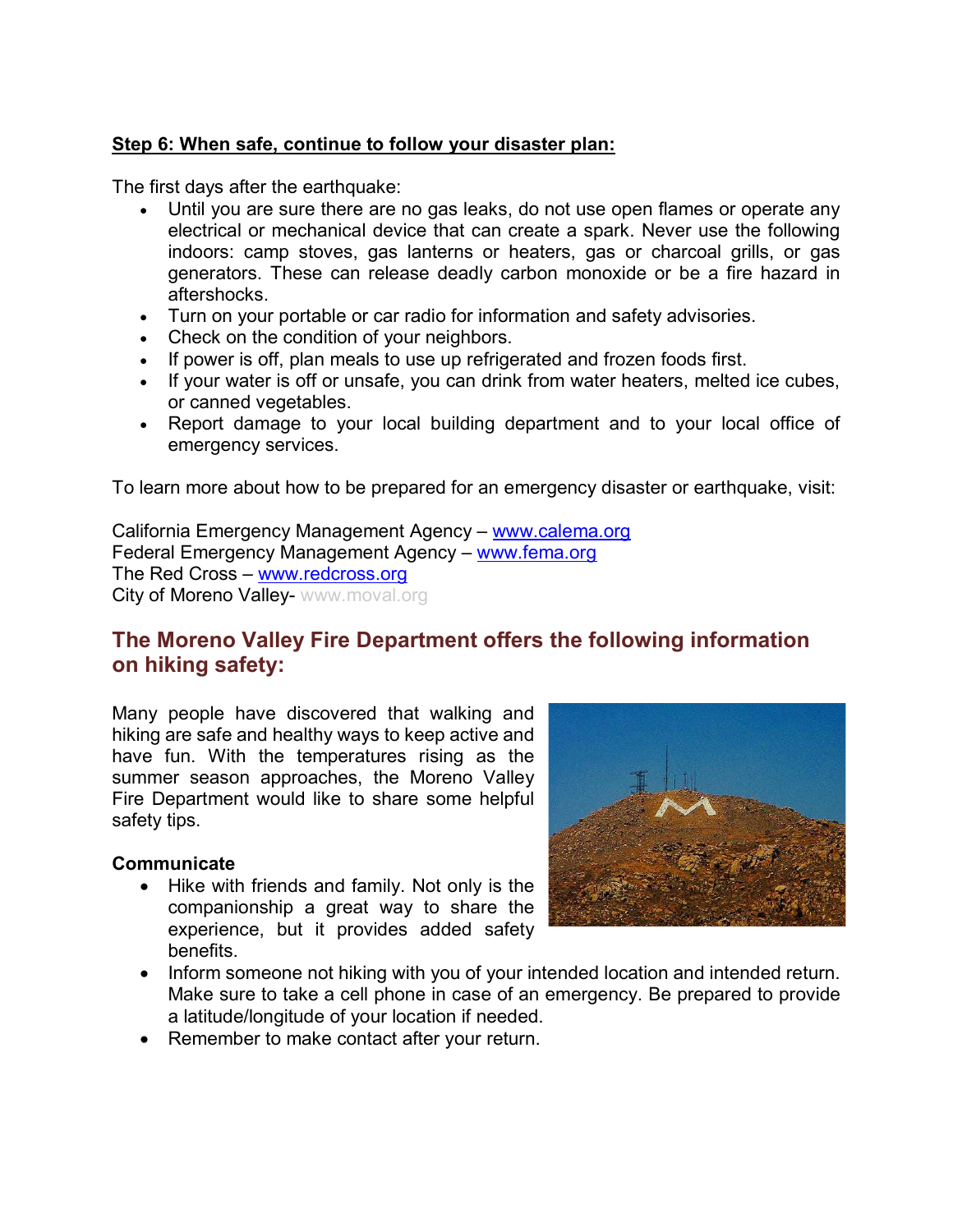#### **Stay Hydrated – Prevent heat-related illnesses**

- Pack water/drinks, snack bars, or other easily carried foods.
- Drink fluids (non-alcoholic) often. Don't wait until you're thirsty to drink
- Don't drink liquids that contain alcohol or large amounts of sugar; these actually cause you to lose more body fluid.
- Avoid very cold drinks as they can cause stomach cramps.



• Be aware of your limitations and be cautious not to overexert yourself.

### **Stay on the trails**

- Trails are there for your safety. Walking off-trail can increase your chances of suffering an injury or even getting lost.
- If you encounter wildlife on the trail, keep your distance and back away slowly. DO NOT run.
- Be aware of your surroundings. Remember, although the sights are beautiful, you share the mountains with other wildlife and plants.
- Be aware of the elements. Check the weather before you set out and pack clothes accordingly.

## **The Moreno Valley Fire Department offers the following information on snake safety:**



With the summer season approaching and temperatures rising, so do the incidences of snake sightings and injuries. The Moreno Valley Fire Department would like to share some important safety tips about snakes, particularly rattlesnakes which are common to Southern California.

#### **Snake Facts:**

- Snakes can strike at a distance up to one-half their body length.
- A snake can still bite if its head has been separated from its body.
- A rattlesnake doesn't always provide a "warning" by rattling before striking.
- Snakes will also hide in shoes left outside, so always check shoes or boots before wearing.

## **What can I do to keep snakes away from my house?**

- Keep grass and vegetation in your yard cut short.
- Trim shrubs and bushes so you can see the ground under them.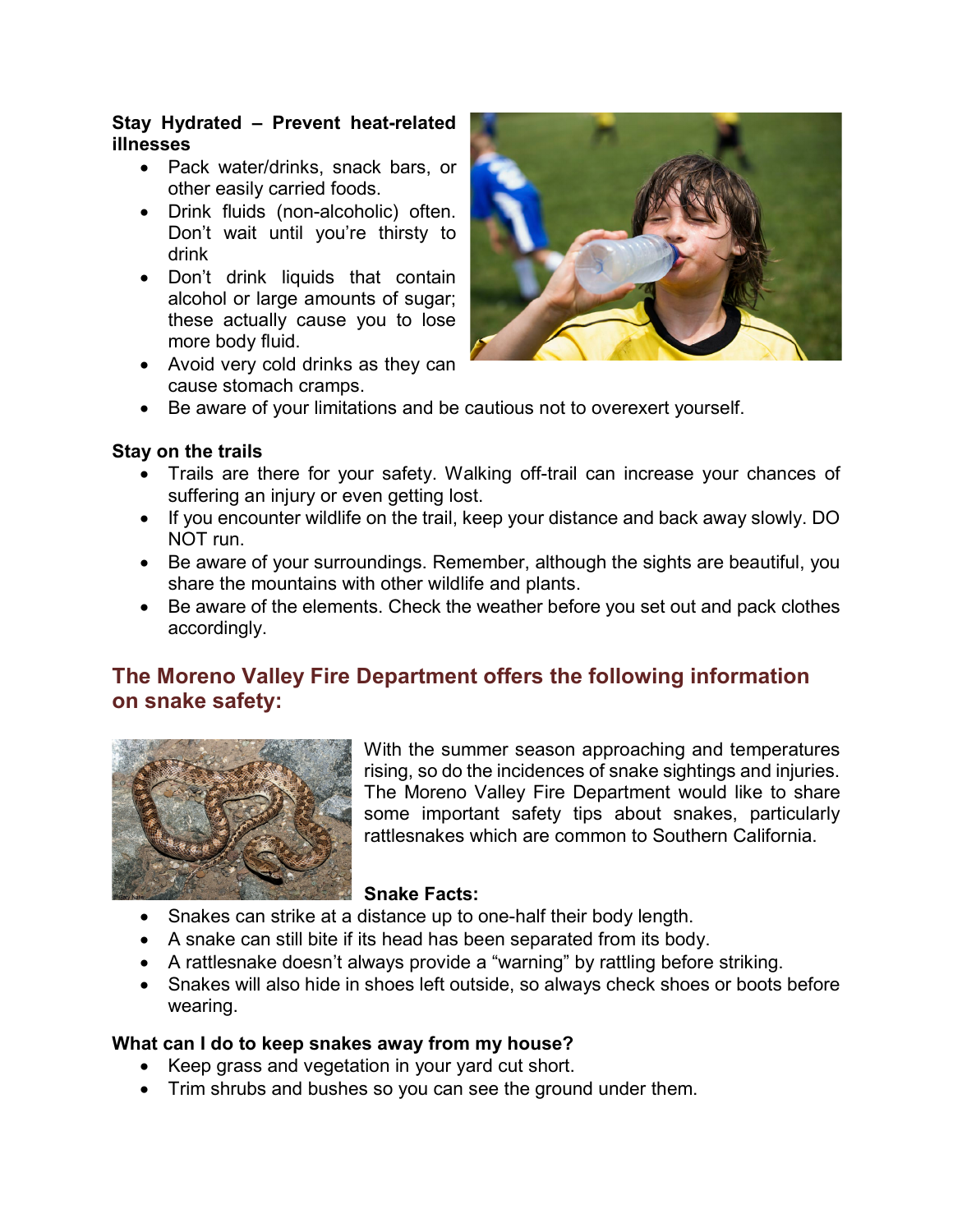• Remove piles of debris, including branches, leaves, boards and logs, as these provide hiding and nesting places for many kinds of snakes.

### **What do I do if I see a snake?**

- Walk! Do not run away from the snake. Take two steps backward and watch where the snake goes, then calmly turn around and leave the snake alone.
- It is recommended to contact a professional to remove the snake.
- Do not kill the snake.
- If safe to do so take a picture, so that a professional can provide you with positive identification.

## **What should I do if bitten by a snake?**

- Remain calm, and remove yourself from the area immediately.
- Call 911 and seek medical attention immediately.
- If you know or suspect the snake is venomous, remove any constricting jewelry, watches, clothing, etc.
- Keep the victim and/or injured limb still as you would a strain or break.
- Clean the bite area thoroughly (however, do not suck the venom from bite).
- Do not apply ice; do not use a tourniquet, and never cut on the fang marks.

#### **Tips to keep your pets safe:**

- Pets make great hiking companions but it is important to keep them safe as well. Ask your vet about the rattlesnake vaccine. The vaccine will help reduce/delay the effects of the venom if they are bitten by a rattlesnake.
- Keep your pet on a 6-foot leash. Keeping your dog from wandering too far can help you and your companion escape safely if needed
- Avoid rocky or dense brush. Staying on the trails and avoiding rocky or dense brush will allow you to see ahead and avoid any areas as needed.
- If you or your pet encounters a snake, walk away slowly!
- If your pet is bitten, they will need immediate veterinary care. Make sure to immobilize your pet and keep them as quiet as possible, the more your pet moves the quicker the venom will circulate through their body.

# **The Moreno Valley Fire Prevention Bureau offers the following information regarding hazard abatement:**

2019 has already had above normal precipitation and has increased fuel moistures for the near future. While at first glance this may seem like a good thing for fire season it may actually be more hazardous than a dry year. When the grasses grow and summer weather comes these fuels will rapidly dry out. These flashy fuels will accelerate vegetation fires. The need for clearing this year is extremely important to help to mitigate this growth. Limiting these risks and protecting the welfare of our residents and first responders is a priority in the City. The Moreno Valley Fire Department would like to share some important information.